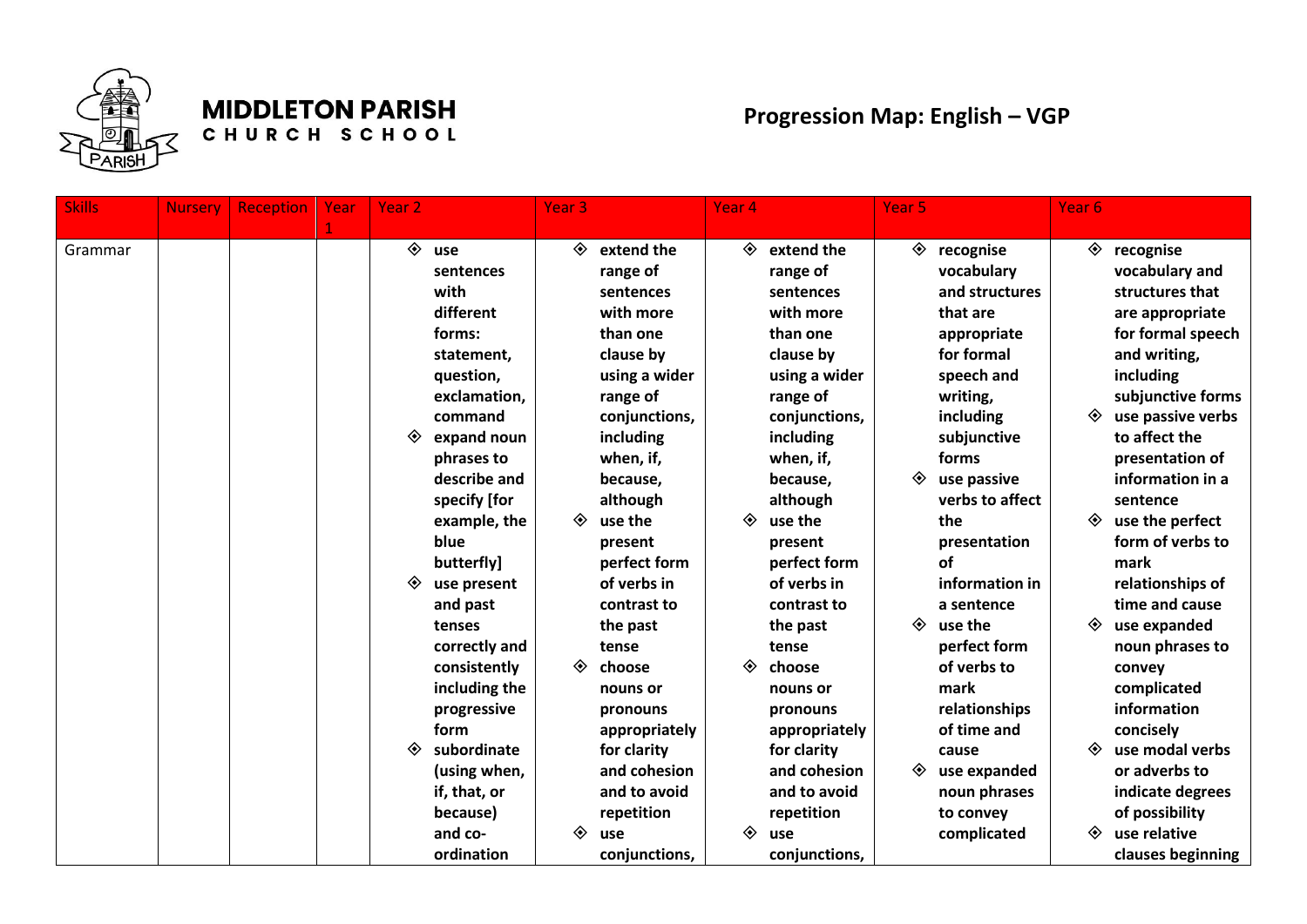|             |  | ◈ | (using or,<br>and, or but)<br>use some<br>features of<br>written<br><b>Standard</b><br><b>English</b>                                                                                                                                    | ◈           | adverbs and<br>prepositions<br>to express<br>time and<br>cause<br>use fronted<br>adverbials                                                                                      | ◈           | adverbs and<br>prepositions<br>to express<br>time and<br>cause<br>use fronted<br>adverbials                                                                                      | ◈<br>◈           | information<br>concisely<br>use modal<br>verbs or<br>adverbs to<br>indicate<br>degrees of<br>possibility<br>use relative<br>clauses<br>beginning<br>with who,<br>which, where,<br>when, whose,<br>that or with<br>an implied<br>(i.e. omitted)<br>relative<br>pronoun |                  | with who, which,<br>where, when,<br>whose, that or<br>with an implied<br>(i.e. omitted)<br>relative pronoun                                                                                                                                                    |
|-------------|--|---|------------------------------------------------------------------------------------------------------------------------------------------------------------------------------------------------------------------------------------------|-------------|----------------------------------------------------------------------------------------------------------------------------------------------------------------------------------|-------------|----------------------------------------------------------------------------------------------------------------------------------------------------------------------------------|------------------|-----------------------------------------------------------------------------------------------------------------------------------------------------------------------------------------------------------------------------------------------------------------------|------------------|----------------------------------------------------------------------------------------------------------------------------------------------------------------------------------------------------------------------------------------------------------------|
| punctuation |  | ◈ | learn how to<br>use both<br>familiar and<br>new<br>punctuation<br>correctly<br>(see English<br>Appendix 2),<br>including full<br>stops,<br>capital<br>letters,<br>exclamation<br>marks,<br>question<br>marks,<br>commas for<br>lists and | ◈<br>◈<br>◈ | use commas<br>after fronted<br>adverbials<br>indicate<br>possession<br>by using the<br>possessive<br>apostrophe<br>with plural<br>nouns<br>use and<br>punctuate<br>direct speech | ◈<br>◈<br>◈ | use commas<br>after fronted<br>adverbials<br>indicate<br>possession<br>by using the<br>possessive<br>apostrophe<br>with plural<br>nouns<br>use and<br>punctuate<br>direct speech | ◈<br>◈<br>◈<br>◈ | use commas<br>to clarify<br>meaning or<br>avoid<br>ambiguity in<br>writing<br>use hyphens<br>to avoid<br>ambiguity<br>use brackets,<br>dashes or<br>commas to<br>indicate<br>parenthesis<br>use semi-<br>colons, colons<br>or dashes to<br>mark                       | ◈<br>◈<br>◈<br>◈ | use commas to<br>clarify meaning<br>or avoid<br>ambiguity in<br>writing<br>use hyphens to<br>avoid ambiguity<br>use brackets,<br>dashes or<br>commas to<br>indicate<br>parenthesis<br>use semi-colons,<br>colons or dashes<br>to mark<br>boundaries<br>between |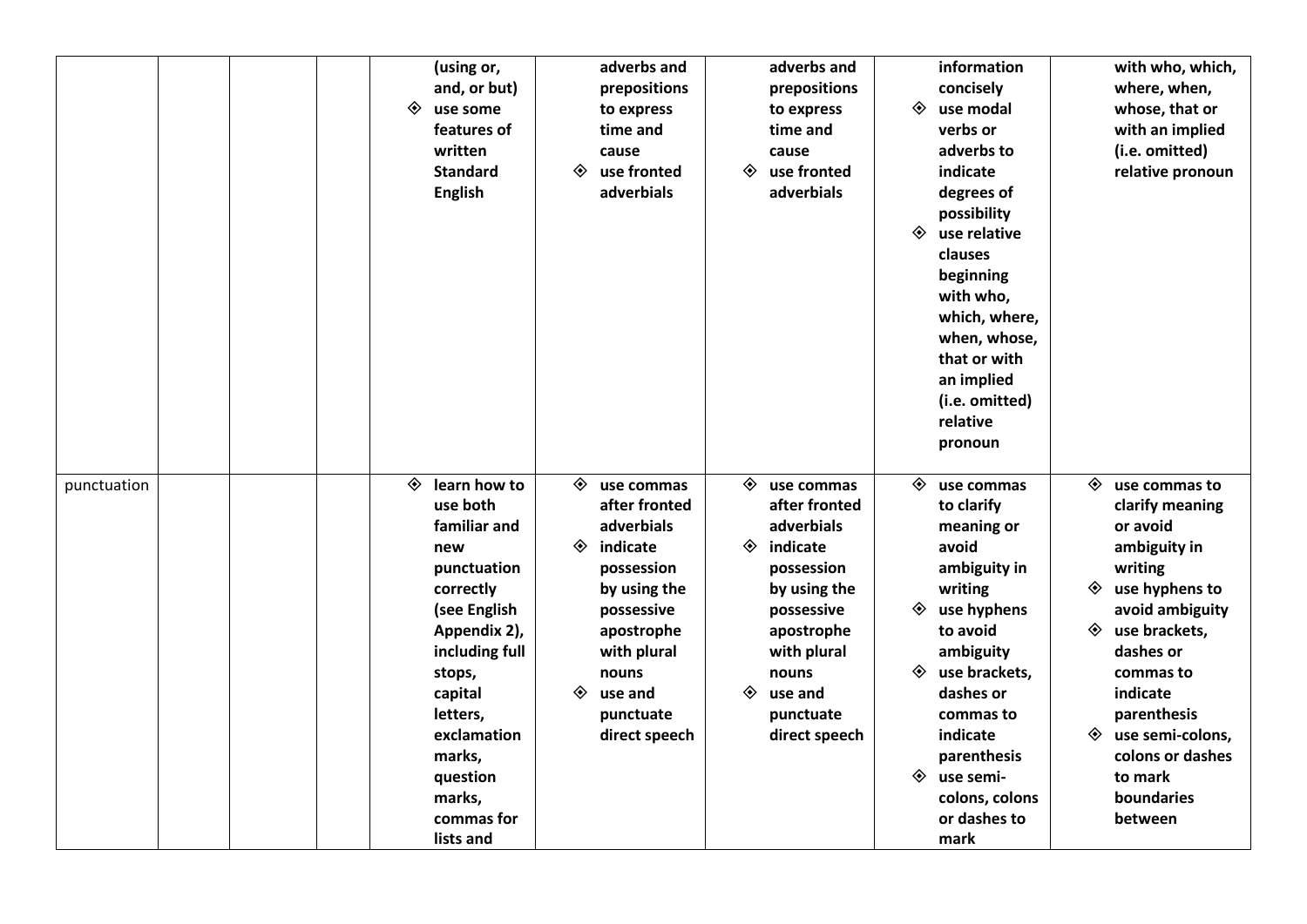|            |  | apostrophes<br>for<br>contracted<br>forms and<br>the<br>possessive<br>(singular) |        |                                                                                                                                                                                                                                                                                                                                                              |                                                                                                                                                                                                                                                | ◈<br>◈ | boundaries<br>between<br>independent<br>clauses<br>use a colon to<br>introduce a<br>list<br>punctuate<br>bullet points<br>consistently                                                                                                                                                                         | ◈<br>◈      | independent<br>clauses<br>use a colon to<br>introduce a list<br>punctuate bullet<br>points<br>consistently                                                                                                                                                      |
|------------|--|----------------------------------------------------------------------------------|--------|--------------------------------------------------------------------------------------------------------------------------------------------------------------------------------------------------------------------------------------------------------------------------------------------------------------------------------------------------------------|------------------------------------------------------------------------------------------------------------------------------------------------------------------------------------------------------------------------------------------------|--------|----------------------------------------------------------------------------------------------------------------------------------------------------------------------------------------------------------------------------------------------------------------------------------------------------------------|-------------|-----------------------------------------------------------------------------------------------------------------------------------------------------------------------------------------------------------------------------------------------------------------|
| Vocabulary |  | Use of vocab books                                                               | ◈<br>◈ | discuss<br>writing<br>similar to<br>that which<br>they are<br>planning to<br>write in<br>order to<br>understand<br>and learn<br>from its<br>structure,<br>vocabulary<br>and grammar<br>compose and<br>rehearse<br>sentences<br>orally<br>(including<br>dialogue),<br>progressively<br>building a<br>varied and<br>rich<br>vocabulary<br>and an<br>increasing | compose and<br>rehearse sentences<br>orally (including<br>dialogue),<br>progressively<br>building a varied and<br>rich vocabulary and<br>an increasing range<br>of sentence<br>structures (English<br><b>Appendix 2)</b><br>Use of Vocab books | ◈<br>◈ | $\Leftrightarrow$ select<br>appropriate<br>grammar and<br>vocabulary,<br>understanding<br>how such<br>choices can<br>change and<br>enhance<br>meaning<br>propose<br>changes to<br>vocabulary,<br>grammar and<br>punctuation<br>to enhance<br>effects and<br>clarify<br>meaning<br><b>Use of Vocab</b><br>books | ◈<br>◈<br>◈ | $\Leftrightarrow$ use dictionaries<br>to check the<br>spelling and<br>meaning of words<br>use the first three<br>or four letters of<br>a word to check<br>spelling, meaning<br>or both of these<br>in a dictionary<br>use a thesaurus.<br>Use of vocab<br>books |